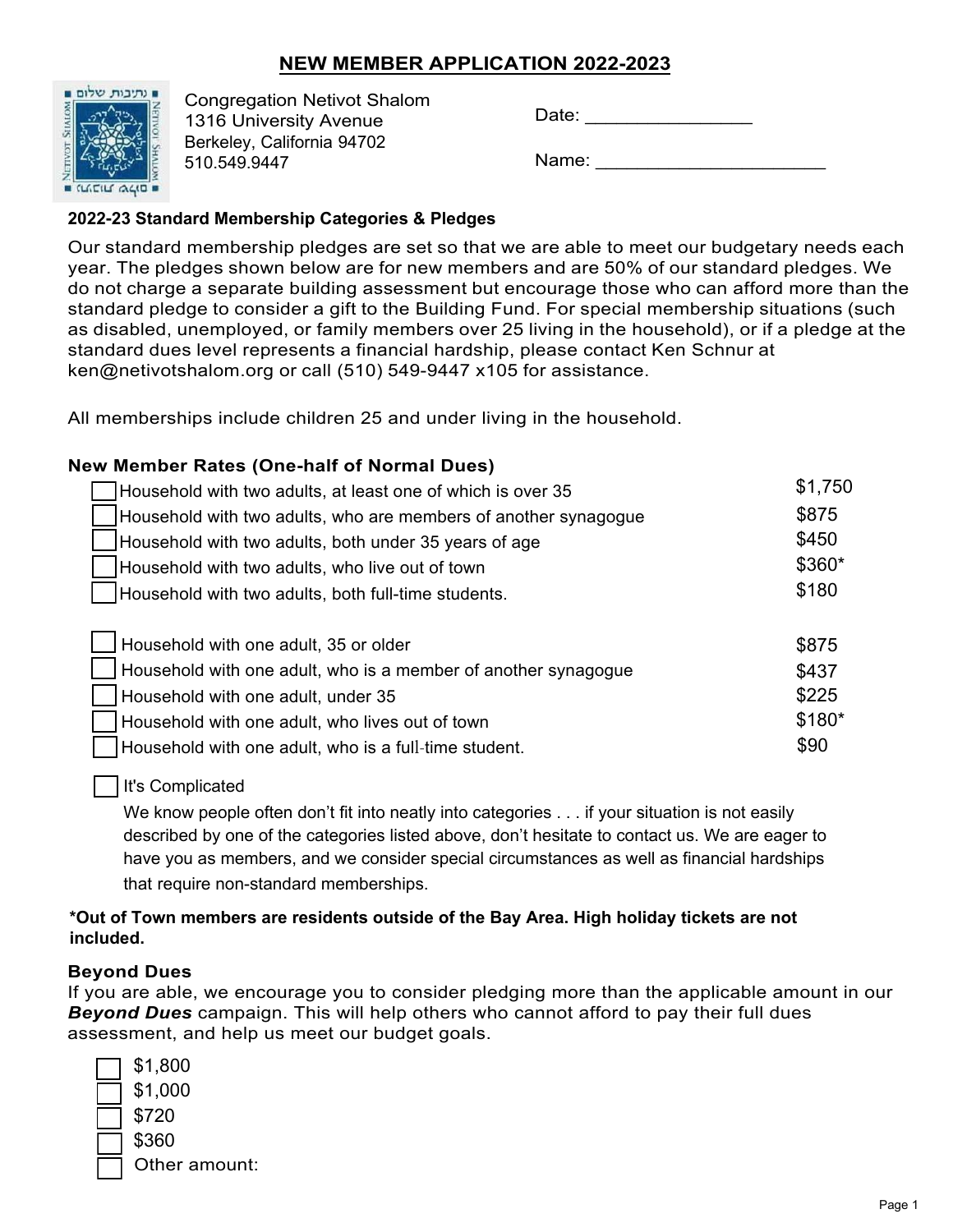

Congregation Netivot Shalom 1316 University Avenue Berkeley, California 94702 510.549.9447

## **Membership Pledge Form - Fiscal Year 2022-23 (July 1, 2022 - June 30, 2023)**

#### *Pledge:*

| , , , , , , , , |                                                                                                                                                                                                                                                                                                       |
|-----------------|-------------------------------------------------------------------------------------------------------------------------------------------------------------------------------------------------------------------------------------------------------------------------------------------------------|
|                 | • For this year, my/our annual member pledge is \$_________(see reverse side for standard dues<br>rates). Please select a payment option from one of the following options:                                                                                                                           |
| 1)              | <b>ACH Plan:</b><br>I/We would like to register for the monthly ACH plan (strongly recommended) Please<br>complete the attached authorization form and include a voided check- 12<br>payments over the course of the fiscal year.<br>I/We opted for ACH last year and wish to continue ACH this year. |
| 2)              | Personal Checks: I/We will pay according to the following timeline:                                                                                                                                                                                                                                   |
|                 | Monthly -10% of my/our pledge is enclosed, and the balance will be paid in 12 equal<br>monthly installments.<br>Quarterly - 25% of my/our pledge is enclosed, with subsequent payments sent in                                                                                                        |
|                 | October/November, January/ February and April/May.<br>Semi-annually - Half of my/our pledge enclosed; the second will be sent in January.<br>Annually - Full payment of my/our pledge is enclosed.                                                                                                    |
| 3)              | <b>Credit Card:</b><br>I/We will pay our pledge with my/our credit card in $\Box$ annual or $\Box$ semi-annual<br>payment(s).                                                                                                                                                                         |
|                 | Name on Card: <u>Carriel Communications</u> Communications Control Communications Control Control Control Control Control Control Control Control Control Control Control Control Control Control Control Control Control Control C                                                                   |
|                 |                                                                                                                                                                                                                                                                                                       |
|                 |                                                                                                                                                                                                                                                                                                       |
|                 | Initial here that you understand credit card charges include a 3% transaction fee: ___________                                                                                                                                                                                                        |
| 4)              | Securities Transfer: I/We will pay our pledge by transferring securities to Netivot Shalom.<br>Please send us an authorization form                                                                                                                                                                   |

*FOR ALL PLEDGE OPTIONS ABOVE, PLEASE SIGN HERE:*

*Signature(s) Date*

*Signature(s) Date*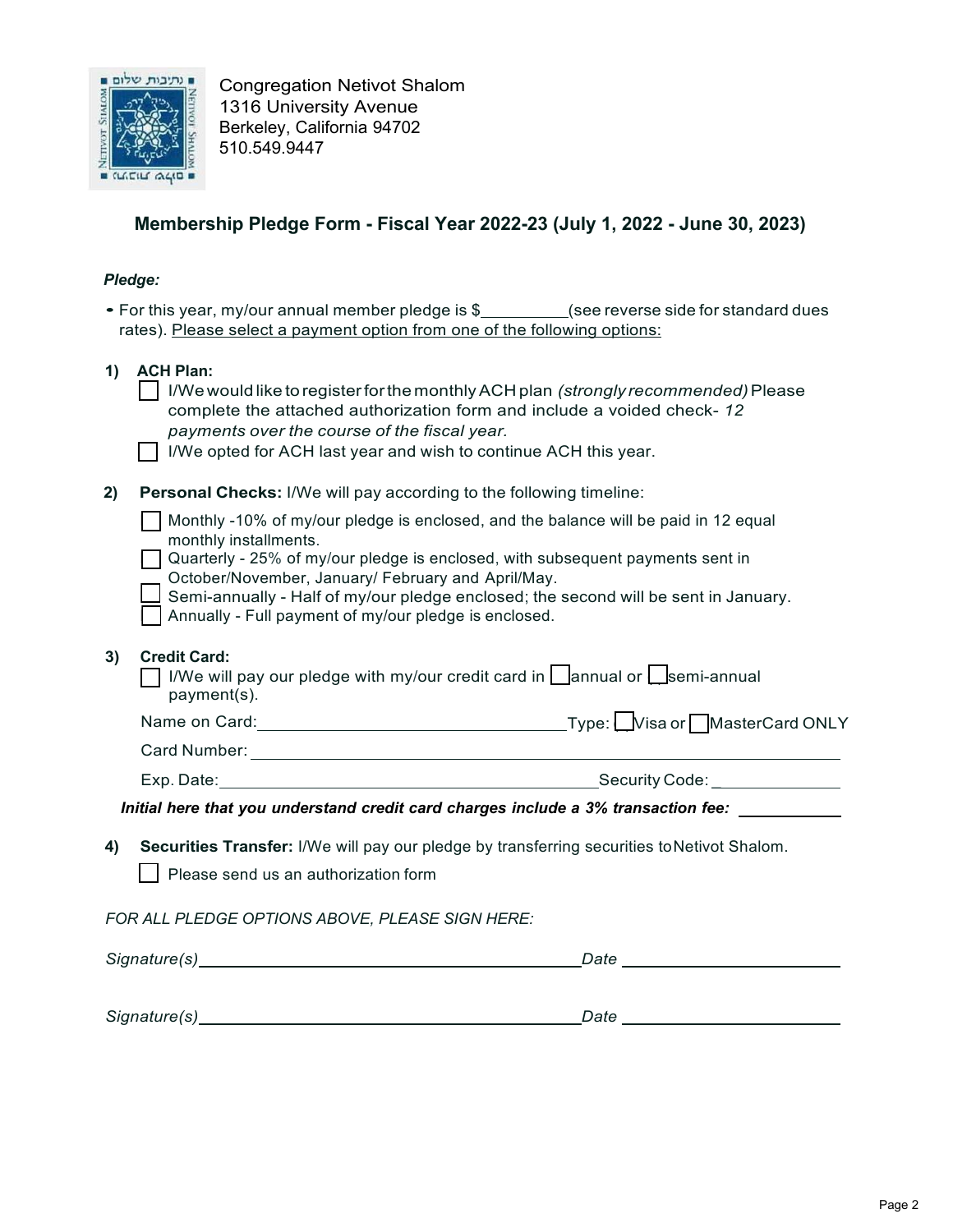

### **AUTHORIZATION AGREEMENT FOR DIRECT PAYMENTS [Automated Clearing House (ACH) Debits]**

I (we) hereby authorize **CONGREGATION NETIVOTSHALOM** to debit my/our checking account indicated on the attached voided check, at the depository financial institution indicated thereon, in the amount of  $\frac{1}{2}$ , in payment of on the following time schedule (please check one):

**A one-time debit of the full amount**, to be made at any time after receipt of this form. **Standard arrangement for monthly payment of pledges for annual dues**: a recurring debit on a monthly basis, divided equally among the remaining months of the current fiscal year (July 1, 2022, through June 30, 2023) following receipt of this form.

**Standard arrangement for monthly payment of tuition and other education fees:** a recurring debit on a monthly basis, divided equally among the remaining months of the current school year (September 2022 - June 2023) following receipt of this form [or, tuition for fees for summer programs, two equal debits in July and August of the year of attendance]. In addition, I authorize debits not to exceed \$ \_\_\_\_\_\_\_\_\_\_\_ in any given month for miscellaneous additional charges, including but not limited to extra days of education, challah, supplies, and other fees, provided that I have been sent an invoice and had a reasonable opportunity to review the charges in advance of the debit being made

#### **Other schedule of debits and their amounts:**

Authorization to arrange future debits via e-mail: I/We hereby authorize CONGREGATIONNETIVOTSHALOM(CNS)to debitmy/our checkingaccountas directed by e- mail instructions originating from e-mail address(es) that I/we have provided to CNS, for the purposes and in the amounts directed by me/us in our email instructions.

| Name(s)   |                    |  |
|-----------|--------------------|--|
|           | $_$ and/or _______ |  |
|           | (Please Print)     |  |
| Signature |                    |  |
|           |                    |  |
| Date      |                    |  |

### **PLEASE ATTACH A VOIDED CHECK FROM YOUR CHECKING ACCOUNT TO THIS FORM**

I (we) acknowledge that this authorization is to remain in force until Congregation Netivot Shalom (CNS) has received written notification from me (or either of us) of its termination, in such time and in a manner as to afford CNS and the depositor financial institution a reasonable opportunity to act on it.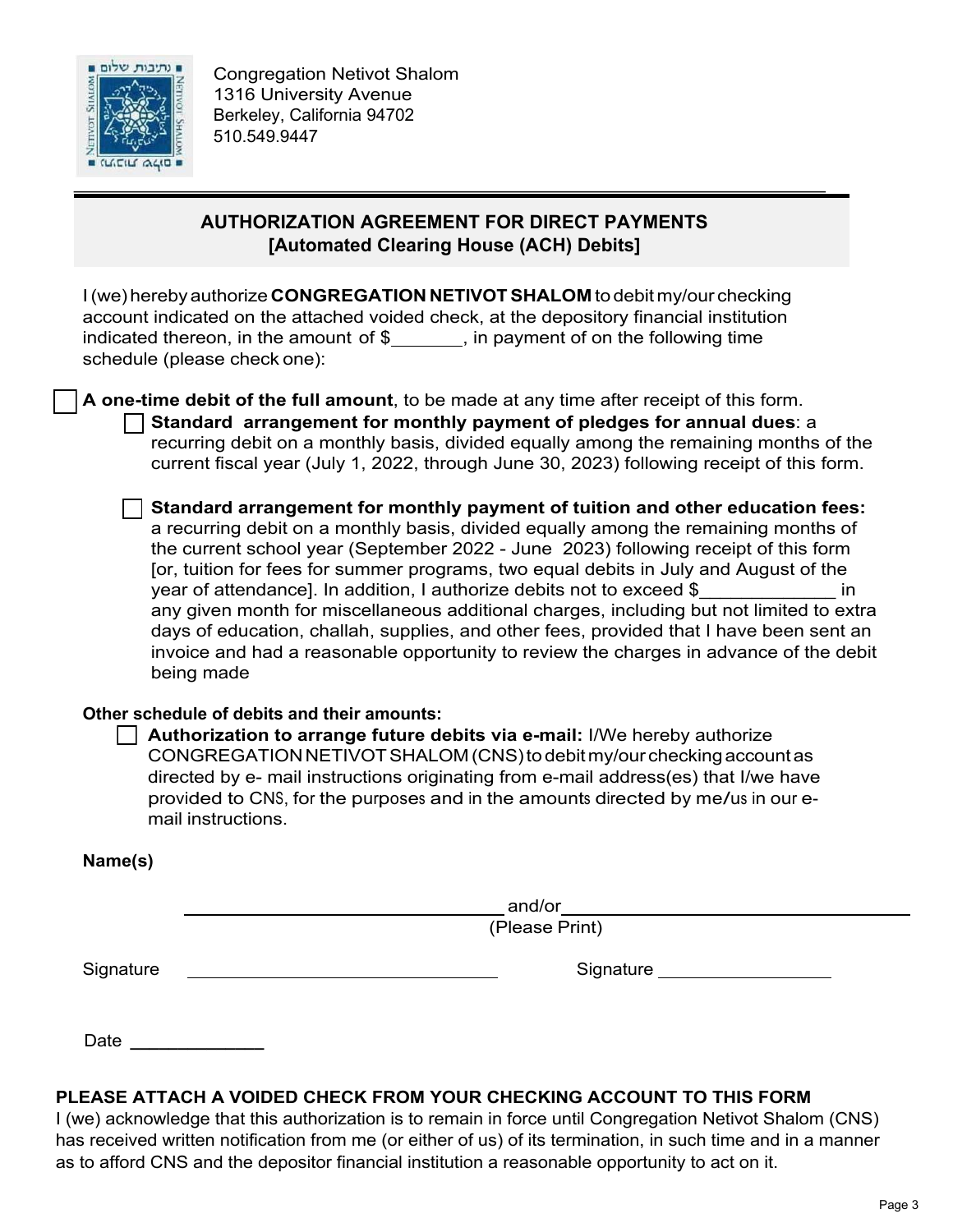#### Congregation Netivot Shalom **Berkeley, California**

# **Securities Transfer Authorization**

|    | 1. Please complete this form and make two copies of it.                                                                                                                                                                        |          |  |
|----|--------------------------------------------------------------------------------------------------------------------------------------------------------------------------------------------------------------------------------|----------|--|
|    | 2. Send one copy to Congregation Netivot Shalom (VERY IMPORTANT!)                                                                                                                                                              |          |  |
|    | 3. Send one copy to your securities broker for processing                                                                                                                                                                      |          |  |
|    | Date:                                                                                                                                                                                                                          |          |  |
|    |                                                                                                                                                                                                                                |          |  |
|    | Email:<br><b>Phone Number:</b>                                                                                                                                                                                                 |          |  |
|    | To Your Stock Broker or Other Agent:                                                                                                                                                                                           |          |  |
|    | Please accept this letter of authorization to transfer the following:                                                                                                                                                          |          |  |
|    | Stock #1                                                                                                                                                                                                                       | Stock #2 |  |
|    |                                                                                                                                                                                                                                |          |  |
|    | <b>Account Number:</b>                                                                                                                                                                                                         |          |  |
|    | Please wire this transaction or send the stock certificate to:                                                                                                                                                                 |          |  |
|    | 1. Charles Schwab & Company/Citibank, NA<br>111 Wall Street, New York, NY 10005<br>Phone: (212) 627-3999<br>DTC no. 0164 code 40<br>For Deposit to: Congregation Netivot Shalom<br>Account no. 4566-3899                       |          |  |
| or |                                                                                                                                                                                                                                |          |  |
|    | 2. Congregation Netivot Shalom<br>1316 University Avenue, Berkeley, CA 94702<br>e-mail: ra@netivotshalom.org                                                                                                                   |          |  |
|    | My/Our donation is to be apportioned as follows:<br>Please indicate percentages from the proceeds of the sale of the securities.                                                                                               |          |  |
|    |                                                                                                                                                                                                                                |          |  |
|    |                                                                                                                                                                                                                                |          |  |
|    |                                                                                                                                                                                                                                |          |  |
|    | Sincerely,                                                                                                                                                                                                                     |          |  |
|    | Signature: Management of the Contract of the Contract of the Contract of the Contract of the Contract of the Contract of the Contract of the Contract of the Contract of the Contract of the Contract of the Contract of the C |          |  |
|    |                                                                                                                                                                                                                                |          |  |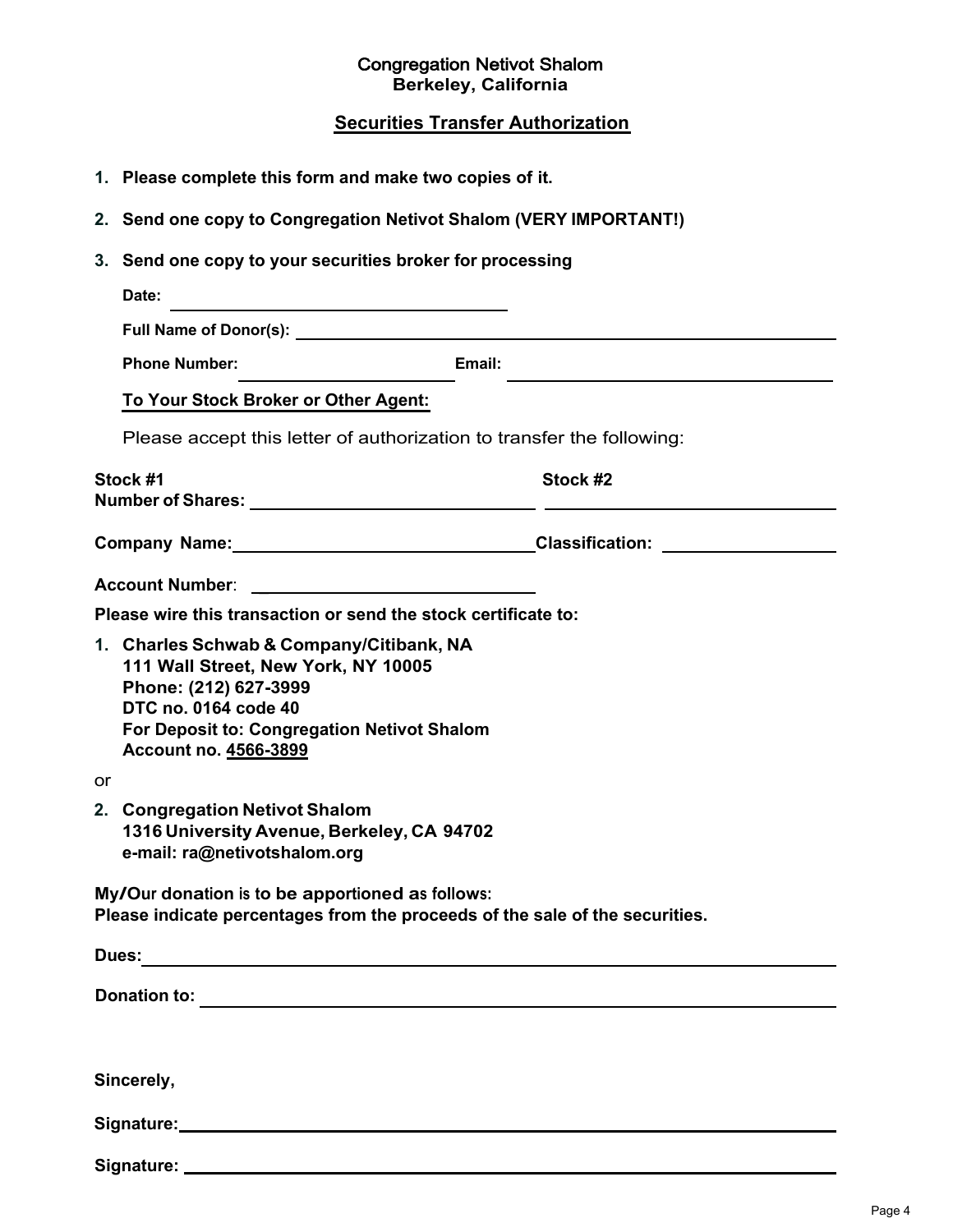Congregation Netivot Shalom Berkeley, California

## **NEW MEMBER HOUSEHOLD INFORMATION 2022 - 2023**

#### **CURRENT HOUSEHOLD INFORMATION**

| Adult #1 [this last name will be used for family-name alphabetization purposes]: |  |                                                             |                                                                                                                                                                                                                               |
|----------------------------------------------------------------------------------|--|-------------------------------------------------------------|-------------------------------------------------------------------------------------------------------------------------------------------------------------------------------------------------------------------------------|
|                                                                                  |  |                                                             |                                                                                                                                                                                                                               |
|                                                                                  |  |                                                             | Hebrew name_______________________________bat/ben ______________________________                                                                                                                                              |
|                                                                                  |  |                                                             | Birthday __________________After Sunset?____Occupation _________________________                                                                                                                                              |
|                                                                                  |  |                                                             |                                                                                                                                                                                                                               |
|                                                                                  |  |                                                             |                                                                                                                                                                                                                               |
|                                                                                  |  |                                                             |                                                                                                                                                                                                                               |
|                                                                                  |  |                                                             |                                                                                                                                                                                                                               |
| Adult #2:                                                                        |  |                                                             |                                                                                                                                                                                                                               |
|                                                                                  |  |                                                             | Hebrew name___________________________________bat/ben ___________________________                                                                                                                                             |
|                                                                                  |  |                                                             | Birthday __________________After Sunset?____Occupation _________________________                                                                                                                                              |
|                                                                                  |  |                                                             |                                                                                                                                                                                                                               |
|                                                                                  |  | <u> 1989 - Johann Stoff, Amerikaansk politiker (* 1908)</u> |                                                                                                                                                                                                                               |
|                                                                                  |  |                                                             |                                                                                                                                                                                                                               |
|                                                                                  |  |                                                             | For Adults 1 & 2, Anniversary date 1. And the set of the set of the set of the set of the set of the set of the set of the set of the set of the set of the set of the set of the set of the set of the set of the set of the |
|                                                                                  |  |                                                             | DUE AOE NOTE NUMBER OF STREET AND LODGED AND LODGED IN A STREET STREET AND THE STREET AND THE STREET AND THE STREET                                                                                                           |

PLEASE NOTE Names of family members, the family home address, phone numbers, and e-mail addresses on this form will be included in the Netivot Shalom membership roster unless you request otherwise:

Please omit the following from the roster: \_\_\_\_\_\_\_\_\_\_\_\_\_\_\_\_\_\_\_\_\_\_\_\_\_\_\_\_\_\_\_\_\_\_\_\_\_\_\_\_\_\_\_\_\_\_\_\_\_

Please omit *all* of my family's information from the membership roster.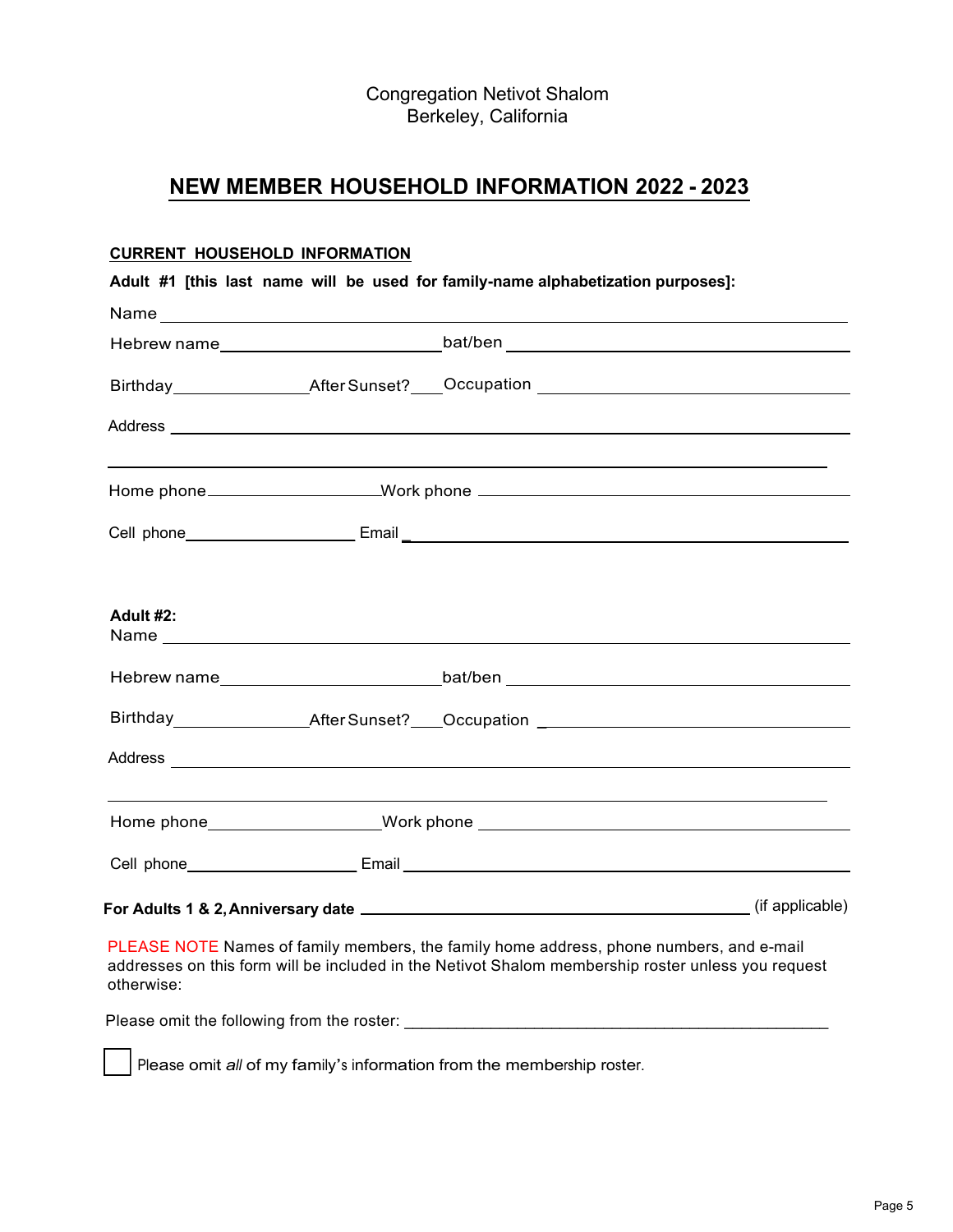#### Congregation Netivot Shalom Berkeley, California

## **Information About Children Living at Home**

| Child #1:                                       |                                                                                                                                                                                                                                |
|-------------------------------------------------|--------------------------------------------------------------------------------------------------------------------------------------------------------------------------------------------------------------------------------|
|                                                 |                                                                                                                                                                                                                                |
|                                                 |                                                                                                                                                                                                                                |
|                                                 |                                                                                                                                                                                                                                |
|                                                 |                                                                                                                                                                                                                                |
|                                                 |                                                                                                                                                                                                                                |
|                                                 | Name of School or University Attending/Attended ________________________________                                                                                                                                               |
| Child $#2$ :                                    |                                                                                                                                                                                                                                |
|                                                 |                                                                                                                                                                                                                                |
|                                                 |                                                                                                                                                                                                                                |
|                                                 | Date of Birth__________________After Sunset?_____Bar/Bat Mitzvah date_______________________________                                                                                                                           |
|                                                 |                                                                                                                                                                                                                                |
|                                                 |                                                                                                                                                                                                                                |
|                                                 |                                                                                                                                                                                                                                |
| Child $#3:$                                     |                                                                                                                                                                                                                                |
|                                                 |                                                                                                                                                                                                                                |
|                                                 |                                                                                                                                                                                                                                |
|                                                 |                                                                                                                                                                                                                                |
|                                                 |                                                                                                                                                                                                                                |
| Name of School or University Attending/Attended |                                                                                                                                                                                                                                |
| Child #4:                                       |                                                                                                                                                                                                                                |
|                                                 |                                                                                                                                                                                                                                |
|                                                 |                                                                                                                                                                                                                                |
|                                                 | Current Grade in School Cocupation Control of the Control of the Control of the Control of the Control of the Control of the Control of the Control of the Control of the Control of the Control of the Control of the Control |
|                                                 |                                                                                                                                                                                                                                |
|                                                 |                                                                                                                                                                                                                                |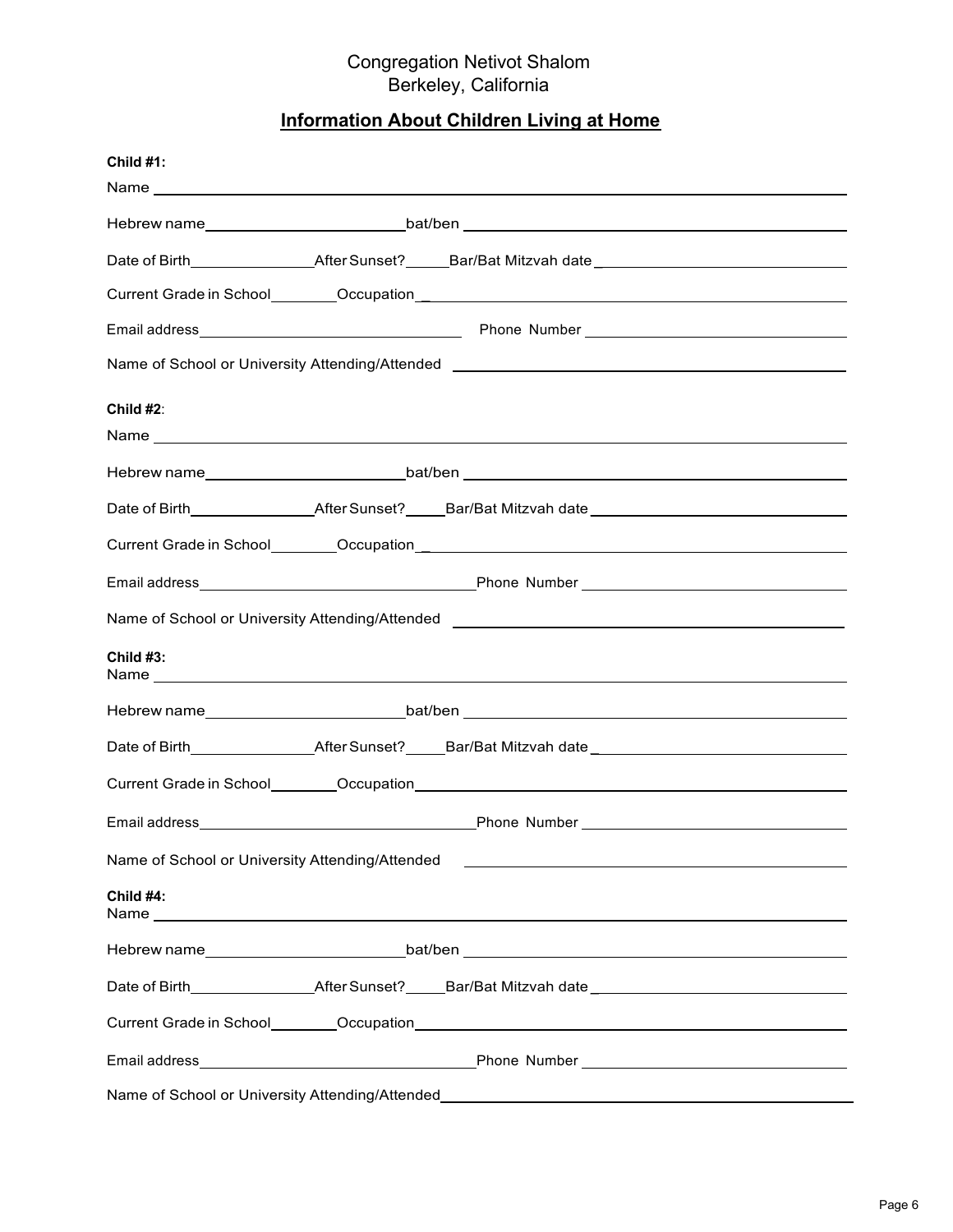#### Congregation Netivot Shalom Berkeley, California

#### **Yahrzeit Registration**

Instructions: To add name(s) to our Yahrzeit list, please fill out the information below and mail (or email) it to the office. When indicating a Hebrew name, please use transliteration. It is only necessary to give the civil date of death; our software will automatically generate the Hebrew date. If you know that the death occurred after sunset, please mark the appropriate box.

| <b>About the Deceased</b>                                                                                                                                                                                                      |  |
|--------------------------------------------------------------------------------------------------------------------------------------------------------------------------------------------------------------------------------|--|
|                                                                                                                                                                                                                                |  |
|                                                                                                                                                                                                                                |  |
|                                                                                                                                                                                                                                |  |
|                                                                                                                                                                                                                                |  |
|                                                                                                                                                                                                                                |  |
|                                                                                                                                                                                                                                |  |
| <b>About the Deceased</b>                                                                                                                                                                                                      |  |
|                                                                                                                                                                                                                                |  |
|                                                                                                                                                                                                                                |  |
|                                                                                                                                                                                                                                |  |
|                                                                                                                                                                                                                                |  |
|                                                                                                                                                                                                                                |  |
| Relationship of the Deceased to You: \\comes\\\sqrt{\sqrt{\sqrt{\sqrt{\sqrt{\sqrt{\sqrt{\sqrt{\sqrt{\sqrt{\sqrt{\sqrt{\sqrt{\sqrt{\sqrt{\sqrt{\sqrt{\sqrt{\sqrt{\sqrt{\sqrt{\sqrt{\sqrt{\sqrt{\sqrt{\sqrt{\sqrt{\sqrt{\sqrt{\s |  |
| <b>About the Deceased</b>                                                                                                                                                                                                      |  |
|                                                                                                                                                                                                                                |  |
|                                                                                                                                                                                                                                |  |
|                                                                                                                                                                                                                                |  |
|                                                                                                                                                                                                                                |  |
|                                                                                                                                                                                                                                |  |
| <b>Relationship of the Deceased to You:</b>                                                                                                                                                                                    |  |